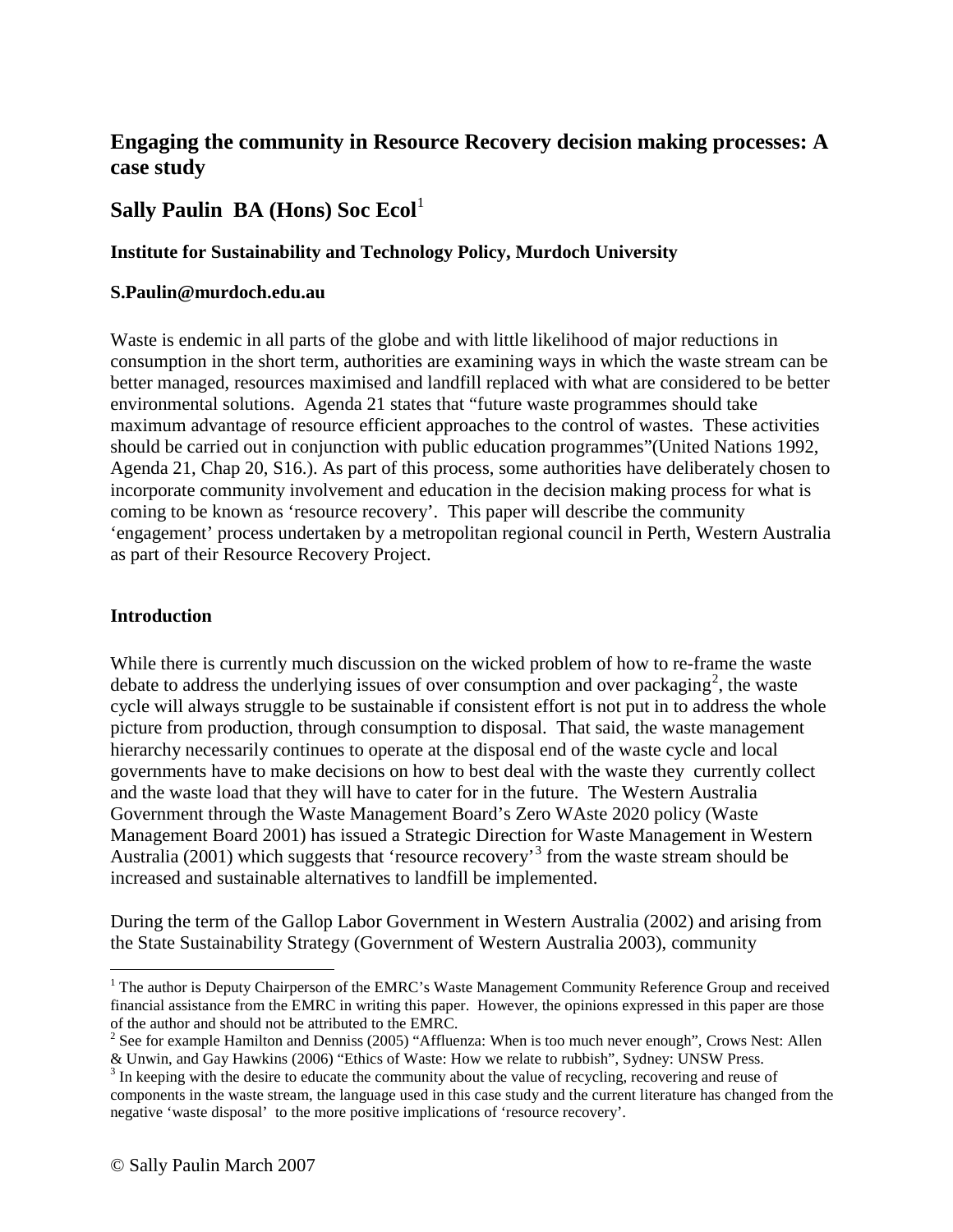consultation was encouraged at all levels of government<sup>[4](#page-1-0)</sup>. This policy direction is a global phenomenon and as Petts (2001) describes:

The beginning of the  $21<sup>st</sup>$  century sees political commitment to citizen participation. Participative democracy is needed to support representative democracy, which can no longer account for the diverse interests of citizens, the increasingly complex and uncertain threats to society, and the need to develop informed public preferences, knowledge and commitment to societal good (Petts 2001, p207).

As citizens have become more aware of the possible health and environmental issues associated with major projects, such as waste disposal and particularly hazardous waste, it makes good political sense to consult them and take their views on board before major decisions are taken. There are many tools that can be used for this purpose including public surveys, citizens' juries, twenty first century town meetings and appreciative inquiries (see, for example, (Petts and Leach 2000).

Lowndes, Pratchett et al (2001) carried out focus groups with various 'ordinary citizens' in the United Kingdom to ascertain their perceptions about local councils and community consultation. They found that there was a high degree of distrust of elected councillors and little awareness of opportunities for the community to take part in "opportunities to participate or influence their council"(Lowndes, Pratchett et al. 2001, p451). Further, they found that levels of public participation were historically low and were often restricted to the 'participators' or 'natural leaders' in any given community (Lowndes, Pratchett et al. 2001 p447) resulting in real or perceived social justice implications when participants are not representative of the wider community. In addition, their findings reflected the premise that public "involvement with the council was largely reactive" and that "people's *real* experiences of participation were more likely to relate to the protection of their own or their community's immediate interests, rather than to the wider 'issues' that they referred to in the abstract" (Lowndes, Pratchett et al. 2001 p447). The recommendations put forward by the focus groups to increase participation in local deliberative processes included recognition of the local community's priority issues; employing a variety of consultative processes to reach various sections of the community; working with local leaders and actively inviting people to participate. An ethic of "good customer care" in the consultation process and recognition of "citizen learning as a valid outcome of participation", combined with effective communication of the results of the consultation and decisions made were also considered vital (Lowndes, Pratchett et al. 2001, p454).

In the case study described in this paper, the metropolitan regional council chose to use a staged approach with the appointment of a community reference group, followed later in the process by local public meetings and regional workshops, backed up and corroborated by telephone surveys.

### **Trust**

Trust plays a vital role in the community engagement/consultation process. In fact, the semantics of what you call the process can be indicative of the level of trust or control that is to be

<span id="page-1-0"></span><sup>&</sup>lt;sup>4</sup> The Citizens and Civics Branch of Premier and Cabinet was set up to assist government agencies in consulting with the community (see Consulting Citizens: A Resource Guide and Consulting Citizens: Planning for Success) and to promote open and transparent public consultation processes.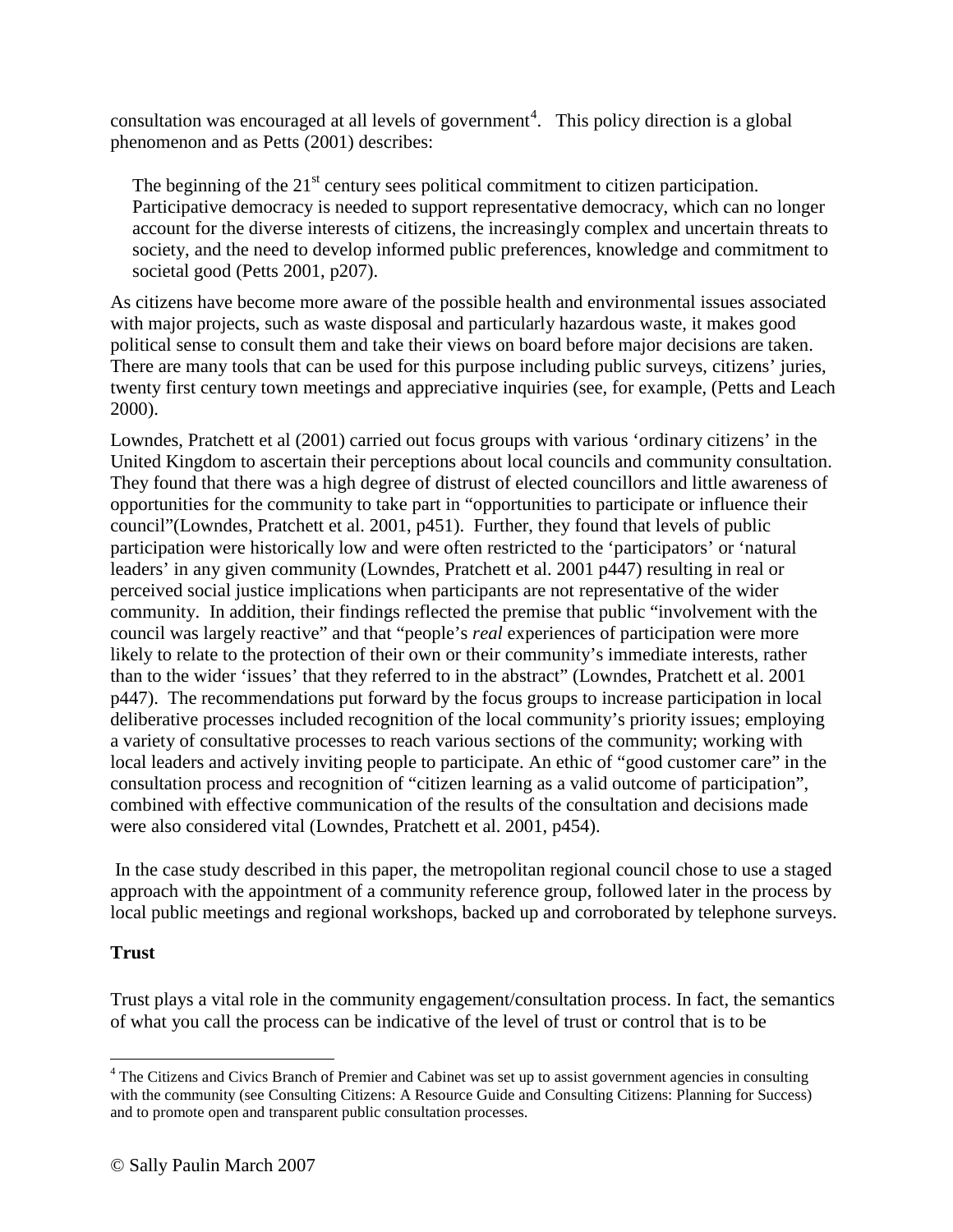allocated to it (Lahiri-Dutt 2004). For instance, 'engaging' the community could imply that you are trying to educate them about the project and perhaps gain their support; whereas, 'consultation' may imply a more open deliberative process, whereby you want to enter into some form of dialogue, hear the community's views and will take them into account in any decision making. In practice, there will more than likely be a collapsing of the two processes into one 'deliberative process', but it is important to be aware of these interpretations. Essentially, in theory, engaging and consulting communities is a two way process that acknowledges the rights of interested citizens to ask questions, expect answers and make informed suggestions, not merely a process of offering information and opinions about decisions that have already been taken.

Consultation is not the same as public education or public participation. Public education or public awareness programs are generally a one-way process to present information and to increase understanding of certain issues, and are about getting information out to audiences… In contrast, consultation is a mutual process, where information is provided to participants and new information and views are fed back in… (It) is aimed at involving the community in a process of decision making. It is premised on the right of the public to know what decisionmakers are doing on their behalf, and to be involved.'(Standards Australia and Standards New Zealand 2000)

Clearly, thus, there is a need to be clear from the outset what the project involves, both in terms of what the organization expects as outcomes (without having set preconceived results which will render any truly consultative process ineffective) and on the part of the community or 'consultees' as to what they can expect to achieve from being part of the process. It is vital to state the 'place' of the engagement/consultation in the policy development or decision making process so that all those taking part are fully aware from the start of the level of input and influence which will be accorded to their participation.

#### **Risk**

There is a level of risk with any form of consultation; with questions of balance and representation being uppermost in designing a process the results of which can be described as the consensus of community opinion on a particular matter. Smit argues that

"the notion of a community is always something of a myth. A community implies a coherent entity with a clear identity and a commonality of purpose. The reality is that communities, more often than not, are made up of an agglomeration of factions and interest groups often locked in competitive relationships"(Smit 1990).

Given this diversity of community interests, the varying levels of consultation carried out and the fact that, so often, community consultation comes at the end of the planning process rather than at the beginning, such processes can be combative rather than consensus-raising exercises (Lahiri-Dutt 2004). This is not necessarily always because of an innate 'us against them' attitude, but sometimes merely because the organizers have misread protagonists' concern as 'anti' and self interested rather than being due to a lack of clear information and understanding. Martin and Tait (1992) researched public attitudes to the release of genetically engineered organisms and found that there was "a communication barrier between public and scientists" (p42) and that, to understand the perspective of the public on this matter, one had "to explicate "fundamentalist,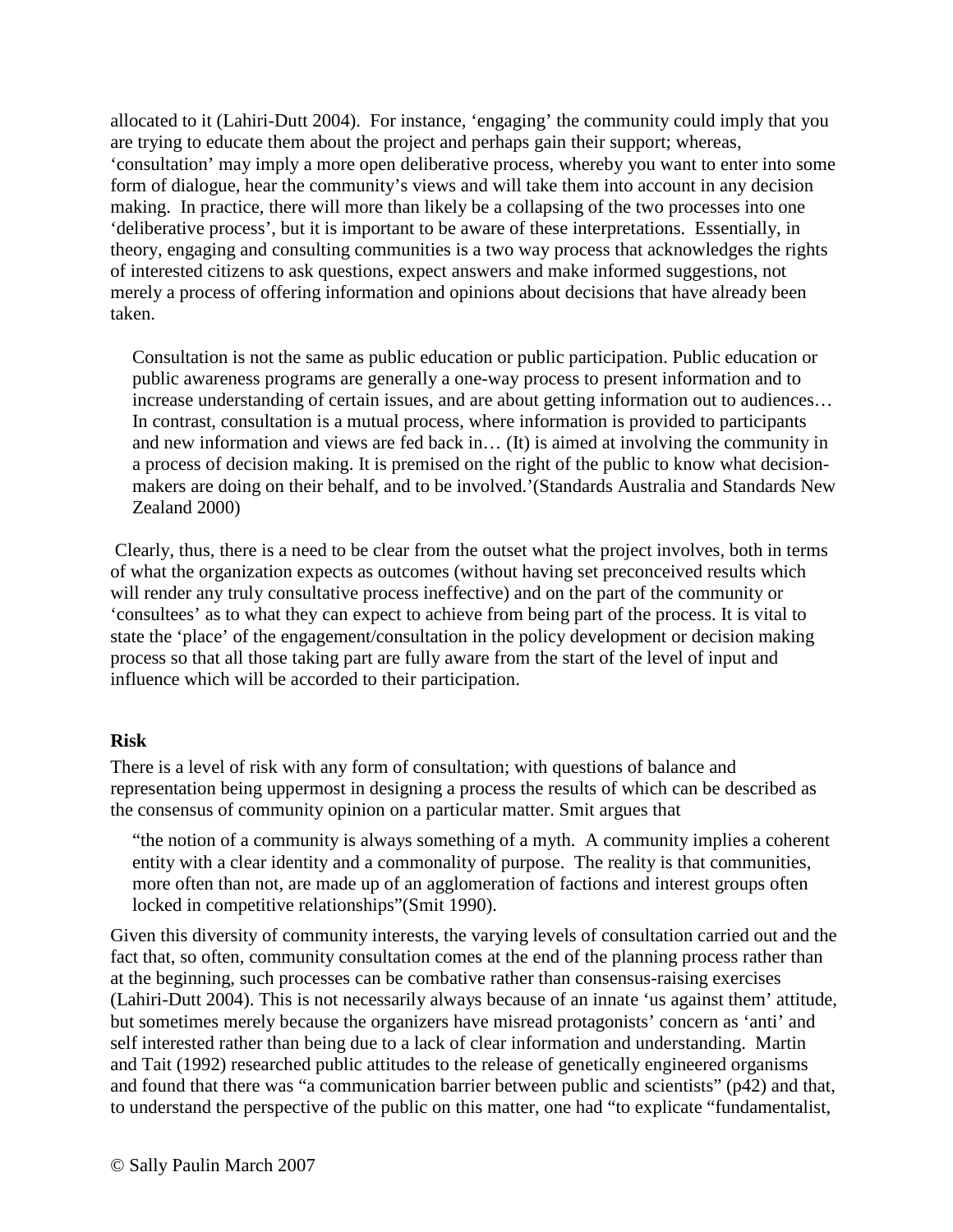value-laden issues" rather than looking for pragmatic or self-interested motives" (Martin and Tait 1992, p132) cited in (Davison, Barns et al. 1997, p337). Martin and Tait (1992) also found that difficulties had arisen in this particular communication process because industry had made a conscious decision not to inform the public about their technology, a process which they considered problematic, but rather to lobby intensively at government level. The excision of the public from these processes is likely to develop mistrust on their part that the proponents have something to hide which may affect public health or amenity. Consequently this may engender hostile actors either within or on the fringes of the consultation process which are most effectively countered through providing full and open public disclosure and explication and ongoing reporting of the progress of the deliberations.

Some actors, however, may deliberately choose to remain outside of a process and may carry on what could be described as a 'misinformation campaign' which can be insidious and damage the validity of the process. Their concerns may be real, however, and their decision to remain outside the process is an indication of their desire to ensure that damaging decisions are not taken without full disclosure. A misinformed public can be swayed by such campaigns, for instance in the press or by a particular lobby group, which may lead to the process being eschewed as window dressing and community participants feeling disenfranchised. Effective two-way and transparent communication, therefore, remains the key for a truly deliberative process.

The host agency must also consider how it will deal with public consultation outcomes which are counter to their original intentions. The involvement of the community in the planning process from a very early stage may lead to some changes in expected outcomes, and it is better to acknowledge and respond to these as they arise, rather than presenting the community with a *fait accompli* and then having to make extensive changes or difficult decisions after a belated engagement process. The willingness to be open and transparent on both the part of the public and the protagonists will more likely lead to overall public acceptance of reasoned arguments for or against a particular process, even if individuals are not completely convinced of all the details (Davison, Barns et al. 1997). Davison, Barns et al quote Turner and Wynne (1992) in this regard:

A robust public acceptance, resilient towards unexpected and adverse developments, requires that the public do more than "passively" tolerate a technology and its risks. They must more substantially identify with it. Analysis of the literature suggests that this requires communication processes which allow, indeed encourage, people to articulate conditions under which they would find technology acceptable, or even better, identify with it. This implies a need not merely for better methods of communication, but for different relationships between technologists and the public. Such a framework defines an alternative to communication which is often in reality inauthentic and self-defeating, and through which framings of risk are imposed rather than negotiated thus alienating the public (even if this alienation is not expressed). (Turner and Wynne 1992, p111)

This highlights two things; that the 'experts' must communicate their position and their technologies in clear, jargon-free language framed in an open explicatory style rather than a deliberately dense style that precludes greater understanding by the uninitiated and that the community must be open to further learning and engaging with competing viewpoints. By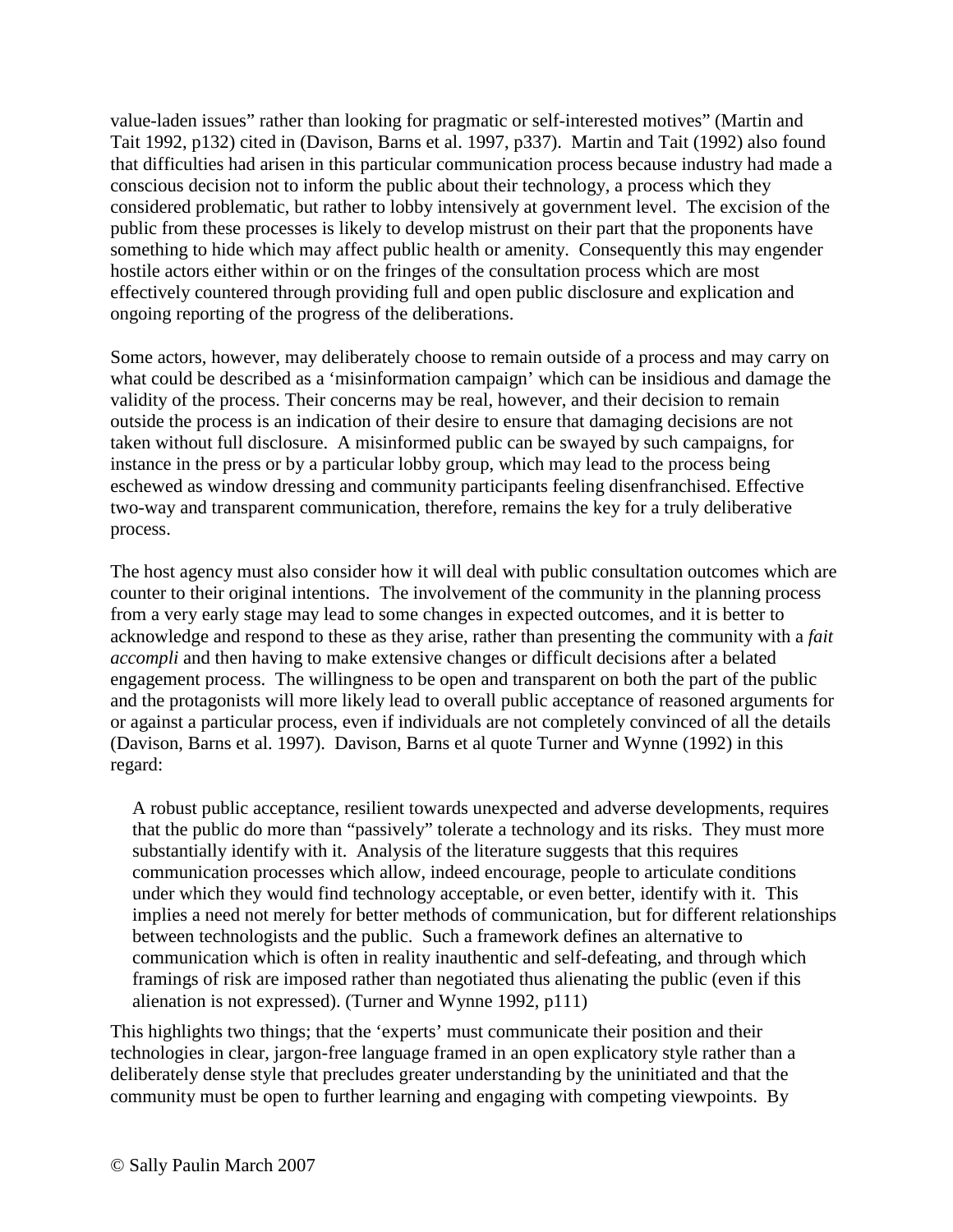providing opportunities for the community to take part in dialogues and learning processes and, consequently, contributing to various levels of decision making, it is expected that they will be more likely to experience 'ownership' of the process, be more tolerant of other opinions and be accepting of the final outcomes.

A further challenge to the validity of the engagement process will come about when final decisions are made. The public would understandably be unhappy should the results of community consultation be ignored in the final decision making or if the final outcome is totally opposite to what the 'public wants'. For this reason, it is important to state and restate throughout the process the importance given to the community's viewpoints and, particularly, the level of influence this information will have on final decisions. In the case study, the regional council has been careful to state in reports and reiterate at public consultation events that, while community input is vital to the decision making process and the council has made a commitment to make it possible "for all relevant members of the community to be engaged in the decision making process"(Eastern Metropolitan Regional Council 2005, p10), the final decision rests with the regional council with agreement from the member councils.

It is, sadly, true that some public consultation is carried out because it is mandated, rather than from a more enlightened position which sees public involvement in decision making as a necessary and welcome evolution in modern society. As Lahiri-Dutt (2004) suggests "citizen participation is, however, a lot more than just consulting people for the successful resolution of social, cultural and economic issues related to environmental conflicts. The primary goal of participation is to give proper responsibility to people for, and control over, their lives" (p15) through, in the case of this paper, a raised awareness of the personal value of actively practising resource recovery, both as individuals and as a community and through 'ownership' of the decisions that have been made.

### **Case Study**

In Western Australia, responsibility for waste management is vested with local government. In some cases local governments have formed regional councils specifically to manage waste for their member councils. Elected councillor representatives from each of the local member councils sit on the Regional Councils, with member council officers representing their councils on various committees. The Regional Councils are supported by a Chief Executive Officer and various other functions including corporate services, waste management and other specialists, depending on the size of the regional council and its areas of interest. The collection of household waste is the responsibility of the individual member councils with the regional council providing regional solutions such as landfill, materials recycling facilities, composting plants etc. These solutions vary with each region and, in Perth, several regional councils are at various stages of the planning and implementation process with regard to resource recovery.

The Mindarie Regional Council, in Perth's northern suburbs, carried out a series of public surveys on possible sites and technologies, prior to belatedly engaging with their local community through a community advisory group and has now received environmental approval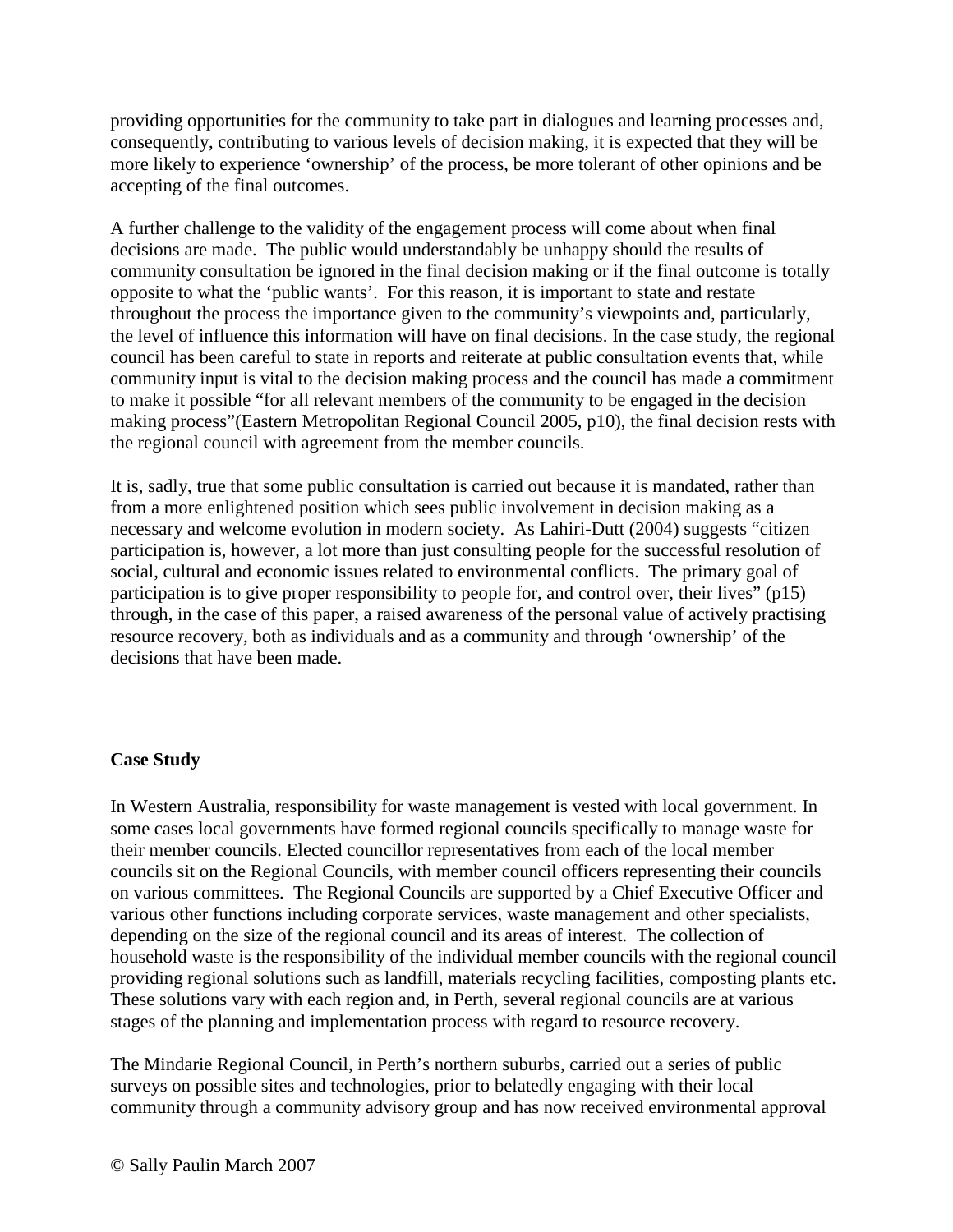for their project. The Southern Metropolitan Regional Council set up an aerobic waste treatment and composting plant, coupled with a materials recycling facility in 2003. The City of Gosnells accepted a tender for a solid waste energy recovery facility (SWERF) in 2001 with little or no community consultation and strong community opposition forced the proponent and the Council to retract the proposal. The South Eastern Metropolitan Regional Council (of which Gosnells is a member council) has now formed a community reference group and is currently undertaking initial community consultation on their resource recovery options.

### **The Eastern Metropolitan Regional Council (EMRC)**

The EMRC in its present form was set up in 1998 and a landfill site at Red Hill, on the Darling Range to the north east of the city of Perth has operated since 1981. This site is considered to be a best practice waste management facility and in addition to municipal and commercial waste, the site offers safe disposal options for low level hazardous waste including contaminated soils for the whole of the Perth region. Household greenwaste, collected by one member council, and municipal parks and verge collections are composted through open windrows and processed for landscaping at the landfill and municipal landscaping uses. Landfill gas is captured and a privately run, on site, power station generates electricity into the power grid for approximately 2,400 homes. While Red Hill's semi-rural location and the EMRC's acquisition of surrounding properties means that there is sufficient capacity for traditional landfill at current rates for approximately another 60 years, the council, in keeping with state government policy, strongly supports the concept of resource recovery (see A Strategic Direction for Waste Management in Western Australia, November 2004). In May 2001, the EMRC resolved that to counter incorrect media articles about establishing a waste incinerator on a particular site, they would carry out a short term education program on resource recovery and this was achieved through a survey called "Think Global, Act Local" distributed through community newspapers and also with a Waste Minimisation and Recycling video distributed to some of the EMRC's member council areas. The survey detailed attitudes to waste reduction, awareness of resource recovery and preferred communication methods for EMRC material as well as demographic information and this was the precursor to the CWES market research project. Consultants had been engaged to develop a Comprehensive Waste Education Strategy (CWES) in March 2001 and following the initial feedback from the Think Global, Act Local survey, this strategy was based on the results of focus group meetings with community members, random surveys and stakeholder interviews including member council councillors and officers. On the basis of this report, a Waste Education Coordinator was appointed in 2002 to deliver and implement a regional education strategy (Eastern Metropolitan Regional Council 2002).

The EMRC have strongly supported the concept of comprehensive community engagement and education processes to assist with decision making for future sites and technologies. The council is in a unique position in that it has time to make well considered decisions without the pressure of a rapidly filling landfill site and, having noted the planning processes undertaken by other councils, has the benefit of learning from their mistakes in terms of the need for early, ongoing and thorough community consultation. The council is also in a position to be innovative in their solutions and can address various parts of the resource recovery puzzle as they seem feasible, for instance the recent project to set up regional mattress and wood recycling facilities is a forerunner to the possible option of setting up resource recovery parks in the region.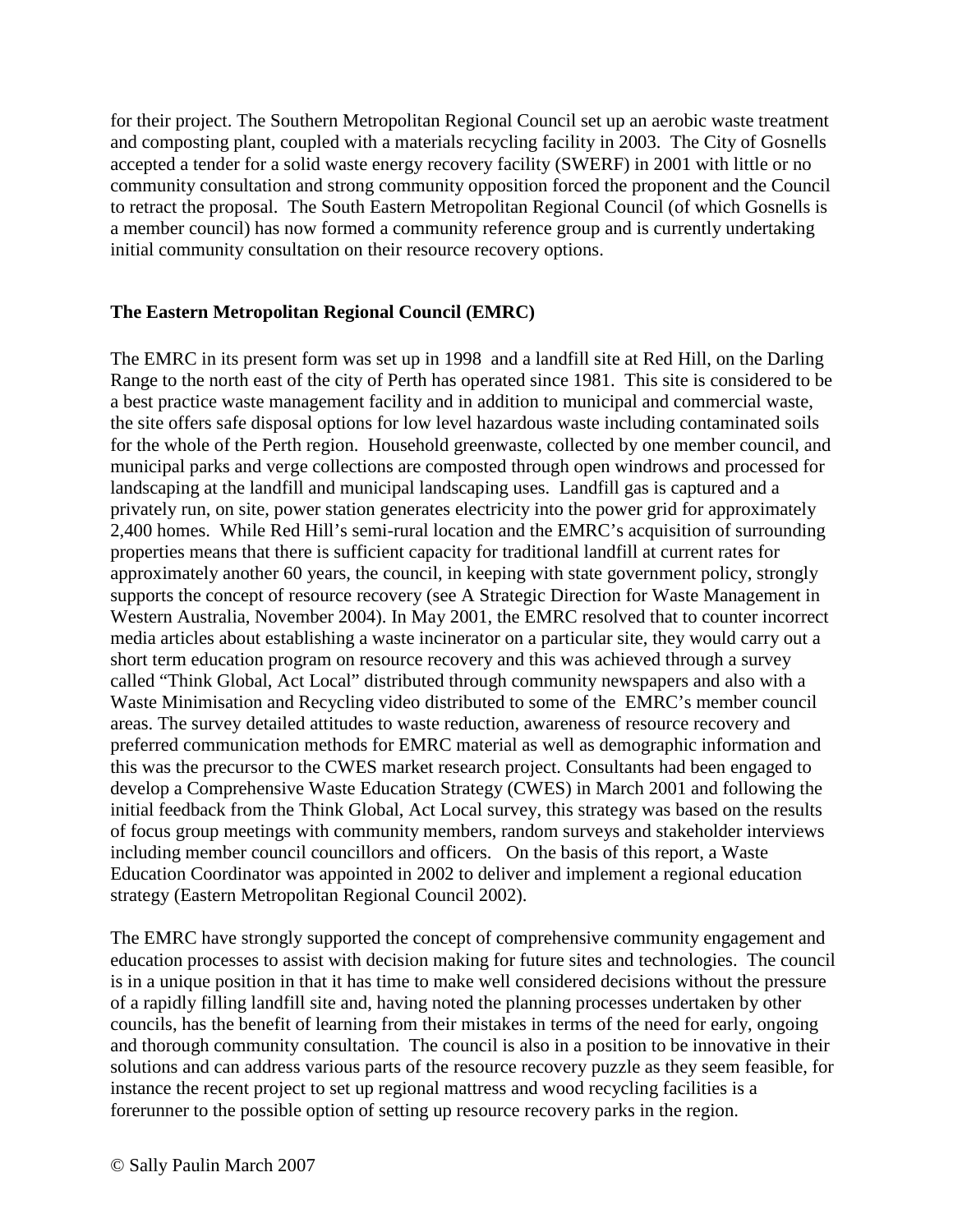The project (now known as the Resource Recovery Project and/or RRP) has several community engagement/consultation components:

# **The Waste Management Community Reference Group (WMCRG)**

Bearing in mind the experiences of other regional councils with regard to community consultation or lack of it, the EMRC held a Social Risk Assessment Workshop to identify likely consultation methods for the RRP. As a result, in March 2002, community members living in member council areas were invited to submit expressions of interest in becoming a member of the Waste Management Community Reference Group (WMCRG). This was done through adverts in local community newspapers, council offices and public libraries and invitations sent to 250 people who had expressed an interest in being informed about the RRP following the recycling education initiative by Cleanaway and Planet Ark. From 37 submissions, 15 members were selected to form the WMCRG according to their background, location and experience with other local community and special interest groups, with a spread of members from social, environmental and business sectors. The final group had a bias towards educated professionals but, that said, members had fairly active links with their local and wider community interests and had an expressed interest in good environmental outcomes, sustainable waste management, resource recovery and informed public decisionmaking.

The EMRC compiled terms of reference for the group which was later discussed by the group and confirmed. The role of WMCRG members included :

- Bringing their expertise to the group's deliberations and through their recommendations assisting the Strategic and Secondary Waste Treatment Committee to make further recommendations to council with regard to resource recovery education.
- Debating issues of interest to the group and raising items for consideration.
- Discussing position papers and reports developed by council or its committees which have been submitted to the group for deliberation.
- Recognising that the EMRC, because of the requirements of law, is required to make its own decision with regard to any advice placed before it. (WMCRG Terms of Reference, 2002).

A budget was allocated to cover the expenses of the community reference group including training, conference attendance, provision of meals and petrol allowances to attend meetings.

### **Representation**

The terms of reference for the WMCRG make it clear that the group is considered to be representative of the local community but not that it represents that community. In other words, while some WMCRG members are active in other local community organizations and take the opportunity to feed back information to these groups and on occasion to report back to the WMCRG on issues that these communities have raised, while welcomed, this is not a required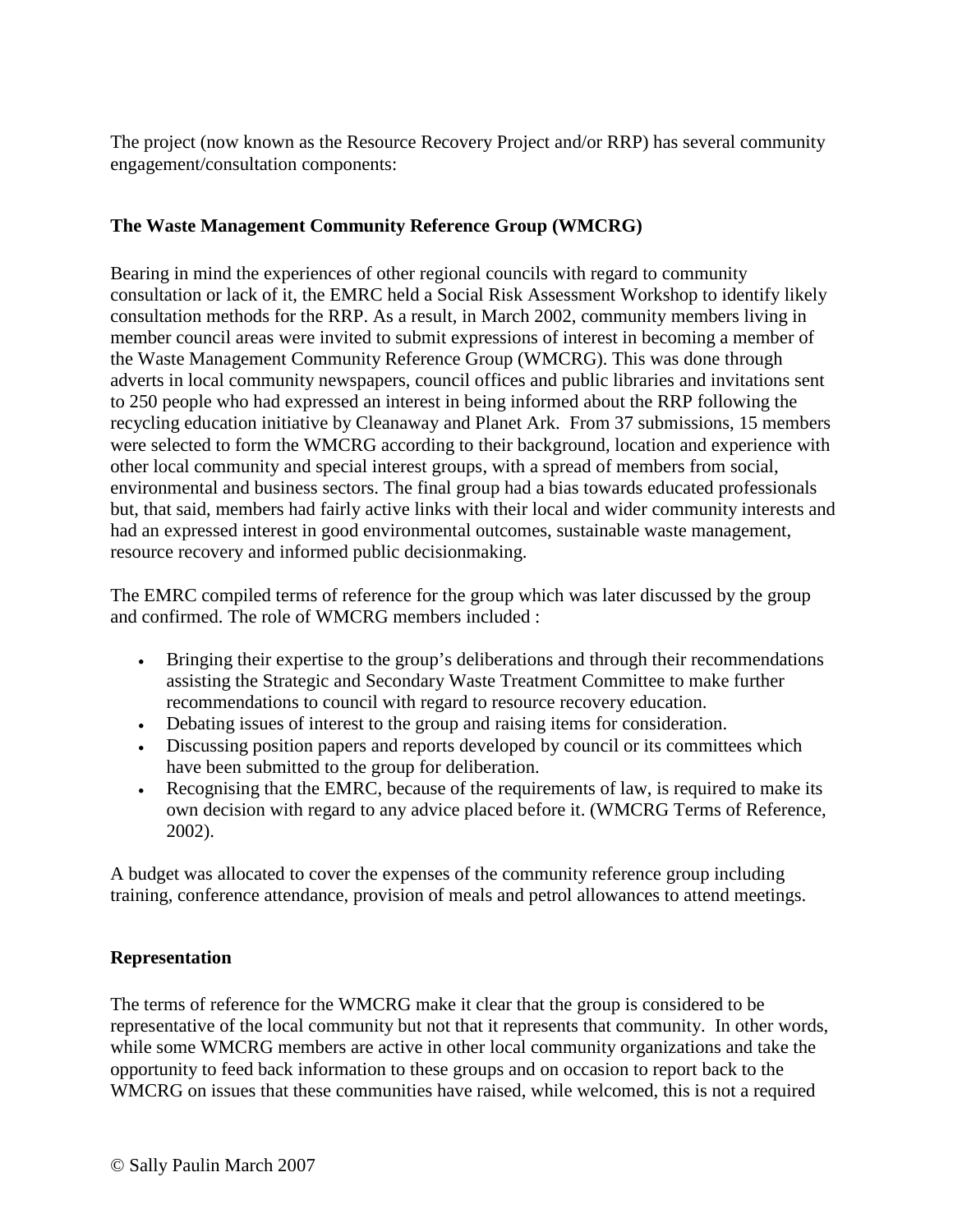function of members of the group. This issue was raised early in the process when participants were asked whether they were willing to be identified on the RGang website and public documents. Some members were happy to be identified and to make themselves available to speak to the public on matters in connection with the RRP, but others are less so and published meeting minutes do not normally identify discussants by name.

An independent facilitator ran the first few meetings to introduce the concept and to invite discussion on the EMRC's resource recovery proposals and new waste education campaign, 'the RGang'<sup>[5](#page-7-0)</sup>. The WMCRG was quickly engaged and suggested changes to the proposed RGang promotional material, including asking for market research on its effectiveness with a range of age groups and backgrounds, prior to its launch. As a sign of the EMRC's willingness to work with the reference group, this and other future suggestions were acted on and reported back to the group.

Early in its formation, the group elected a chairperson and deputy and all monthly meetings have published agendas with proceedings officially minuted and publicly available on the RGang website. The Resource Recovery Project Manager and the Waste Education Officer attend all meetings, with the Chief Executive Officer attending occasionally and specialist facilitators are brought in for particular workshops.

The first 15 months were essentially a learning period and members received reports about various waste management practices and disposal technologies; the community engagement experience of Mindarie Regional Council, visited various waste management sites; attended council workshops with invited speakers with varying views on waste disposal and resource recovery; took part in WMCRG workshops on communication strategies, decision support systems, multi-criteria selection processes and the council's waste education priorities; heard the results of bin audits and market research projects and made submissions on various waste related government programs and legislation. In addition to reports from Council Officers, individual members were encouraged to submit agenda items and request further information. WMCRG members were also encouraged to attend related public engagement functions, the annual Waste and Recycle Conference, as well as the Red Hill Open Day. Support was also given for members to attend related training courses on social marketing and other issues.

Two WMCRG members left early in the process for work related reasons but the remaining members have formed a cohesive group which is unafraid to ask difficult questions and takes their role seriously both in terms of the ongoing RRP but also in the wider waste education process. Over the period, members' terms have been renewed and four new members have been appointed to ensure that all member councils were evenly represented (bringing the total to 16 members).

The WMCRG will continue to be part of the decision making process with regard to the RRP and discussions are also currently underway for some members to volunteer to become more involved with the community waste education programme on a more targeted basis.

<span id="page-7-0"></span> <sup>5</sup> see www.rgang.org.au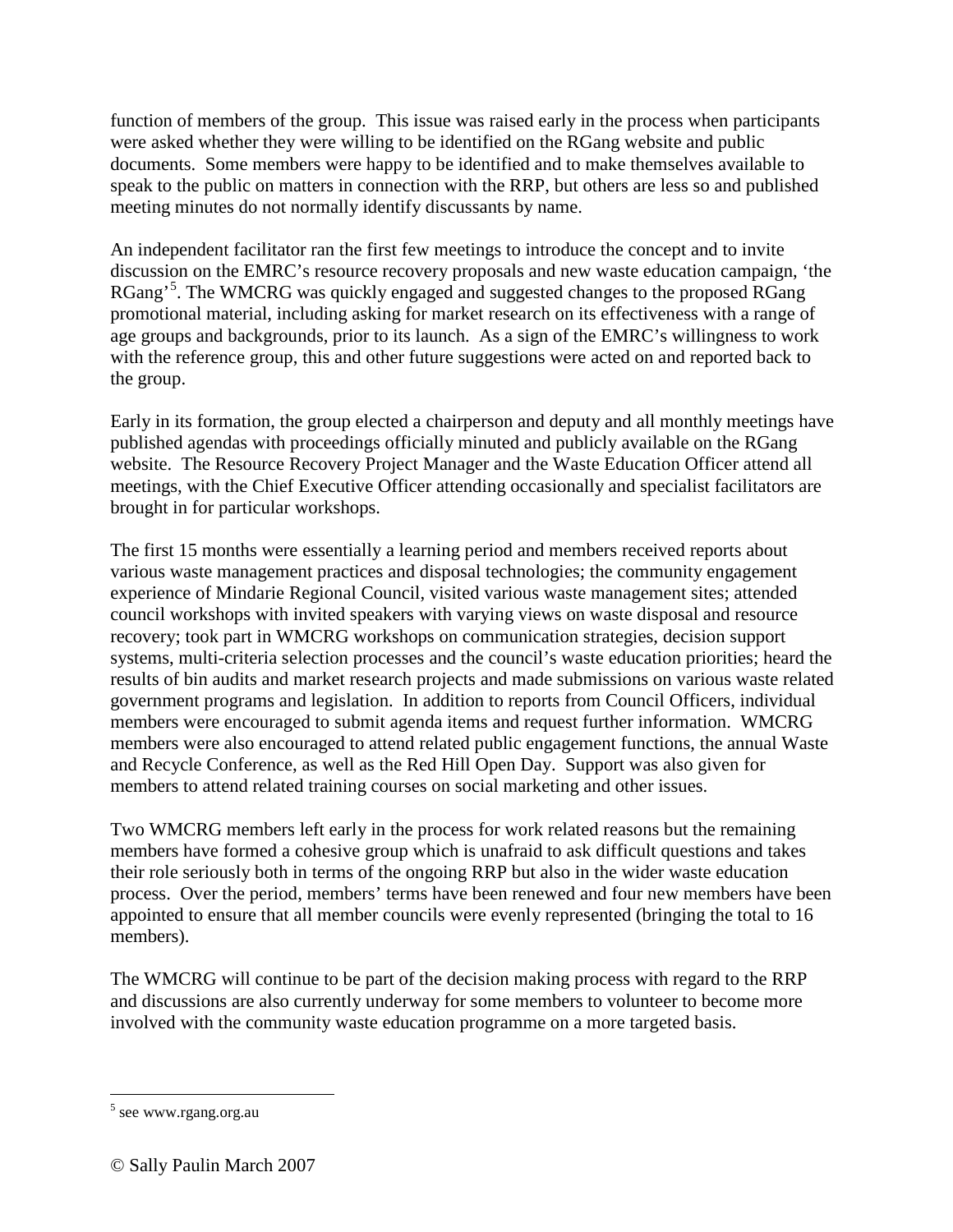### **The Resource Recovery Project**

Public information meetings were held in each member council area in 2004 to introduce the concept of Resource Recovery and explain why the EMRC was proposing to implement the project. Public attendance at these meetings was patchy even after advertising in local community newspapers but information packs were distributed to attendees and made available to interested members of the public on request. WMCRG members attended these meetings and were introduced as such.

Also, in 2004, tenders were called for consultants to identify relevant technology options and sites and design and implement a community engagement process for the Resource Recovery Project. The successful consultant was introduced to the WMCRG and their proposal explained in detail with opportunities for members to ask questions and suggest changes. The consultant and their community engagement specialists have regularly attended WMCRG meetings throughout the process and the group has been actively involved as a sounding board with regard to the larger community consultation process.

### **Wider Community Engagement Process**

This process had several components:

1. An initial public telephone survey was undertaken across the member council areas (May 2005) to ascertain perceptions and knowledge about waste disposal, recycling and the level of acceptance for increased charges. This survey found :

- Respondents were aware of household waste collection options but not aware of how waste was managed.
- The most important attribute of the multiple bin system was improved recycling and greenhouse gas reduction.
- Over 90% of respondents were of the view that it was at least "quite important" that the Council take steps to minimize the environmental impact of waste management.
- 56% of respondents were quite satisfied with Council efforts to minimize environmental impacts of waste management.
- Most respondents felt that greenhouse gas reduction, improved recycling, keeping facilities away from houses and reducing tip volumes were important features of new processes to increase recycling, reduce landfill and the environmental impact of waste collection systems.
- There was a high level of interest in being kept informed about the process to develop a new way of managing household and commercial waste.
- Respondents thought it was reasonable to pay another \$50 per household per year to reduce the environmental impact of waste disposal.

2. Community meetings were held in the six member council areas in 2005 where the consultant explained the RRP and the community consultation process. Comment was invited and recorded by a professional facilitator on the results of the May 2005 telephone survey (see 1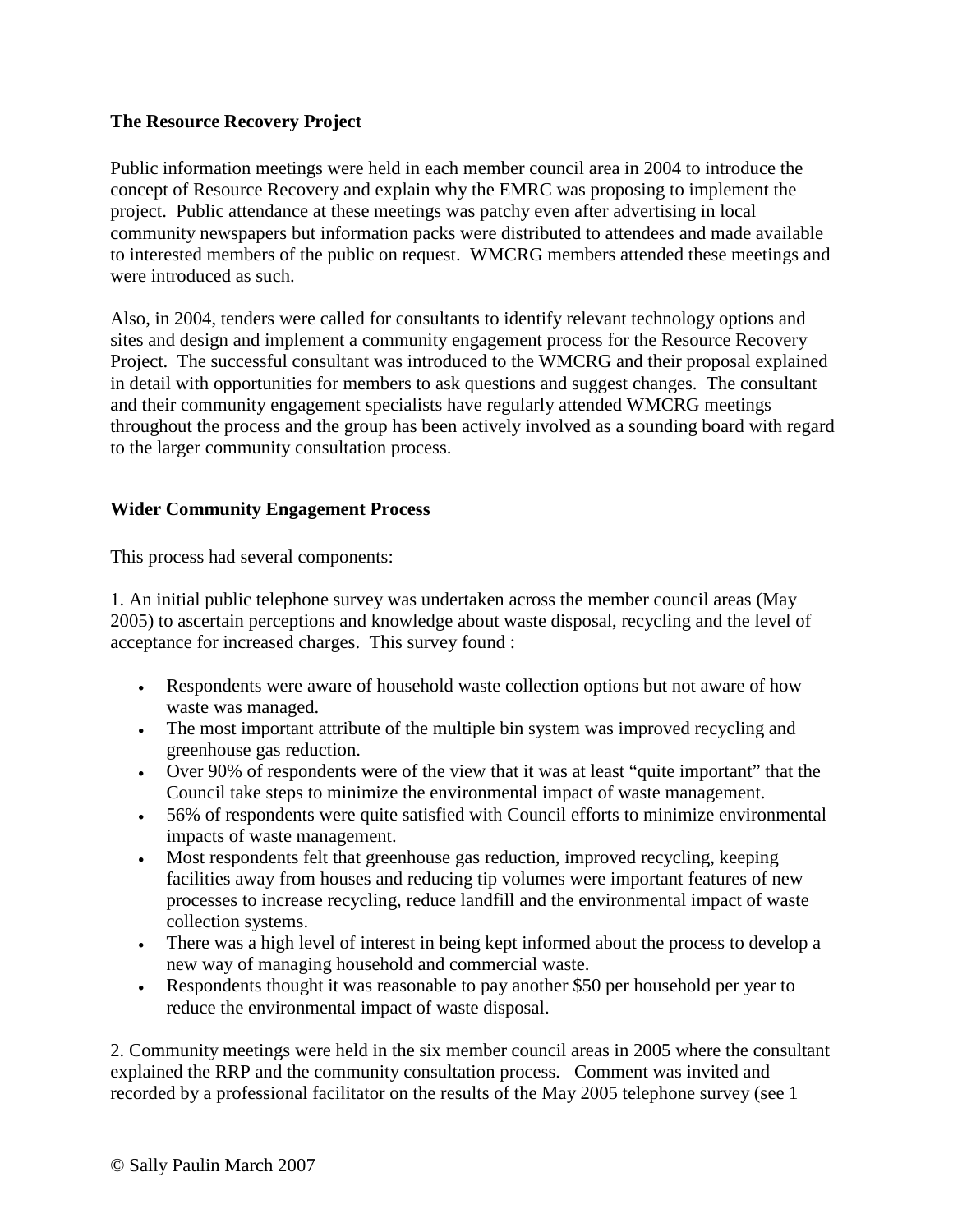above) and other issues which attendees thought should be considered at regional community workshops with regard to sites and technologies. Attendees were encouraged to register to be invited to the regional workshops. Write ups of each meeting were made available on the RGang website.

3. The first Regional Community Workshop was held in October 2005. Attendees included the WMCRG members, local councillors, members of the public and representatives of various local interest groups. The consultants had made a concerted effort to invite all groups which may have an interest in the RRP process. Information packs had been sent to all invitees prior to the workshop. 100 people attended. This workshop discussed in small groups four questions relating to the issues that were raised in the community meetings about sites, technologies and their implications. A report of the workshop and its outcomes was compiled and mailed to all attendees.

4. The outcomes of the first workshop were collated and presented to the WMCRG for approval as representative of community perceptions at the workshop.

5. Based on these approved workshop outcomes and the EMRC's guiding principles for the project (Eastern Metropolitan Regional Council 2005), the consultant explained the various weighting criteria on both sites and technologies that had been chosen as representative and asked for WMCRG comments and approval. Several issues were questioned by members and appropriate changes were made to the final document.

6. A second Regional Community Workshop was held in February 2006 using the agreed criteria and attendees took part in a multi-criteria analysis process to rank possible pre-identified sites and technologies. The results of the multi criteria analysis process were relayed to the workshop throughout the day as each section was completed. Attendees also completed pre and post workshop surveys which were fed into the analysis. The outcomes reflected the workshop's emphasis on the need for any proposed technology to do minimal damage to the environment and not to pose a health or noise risk for local residents. Attendee's post-survey comments on the process were included in the final report. 87 attended this workshop and again, a report of the outcomes was mailed to all attendees and made available on the RGang website.

7. A post workshop market research survey was carried out to gauge public opinion across the councils and to validate the outcomes of the workshop processes. Members of the public were approached by a market research company to take part in an initial telephone survey based on assessing community attitudes to resource recovery across the catchment of the EMRC and to provide a comparison between the member councils. 823 respondents took part in this survey. They were also invited to take part in a further survey based on the workshop multi criteria analysis process. Those who agreed were posted information packs and contacted later to answer questions. A large number of respondents (519) took part in the second part of the survey process and the results mirrored those of the community workshop.

8. In late 2006, the consultants reported to the EMRC on the community engagement process so far and have submitted recommendations for calling tenders for various technologies and site selection. These are currently undergoing financial modeling and other consideration by Council and will be presented to the WMCRG once this process has been completed.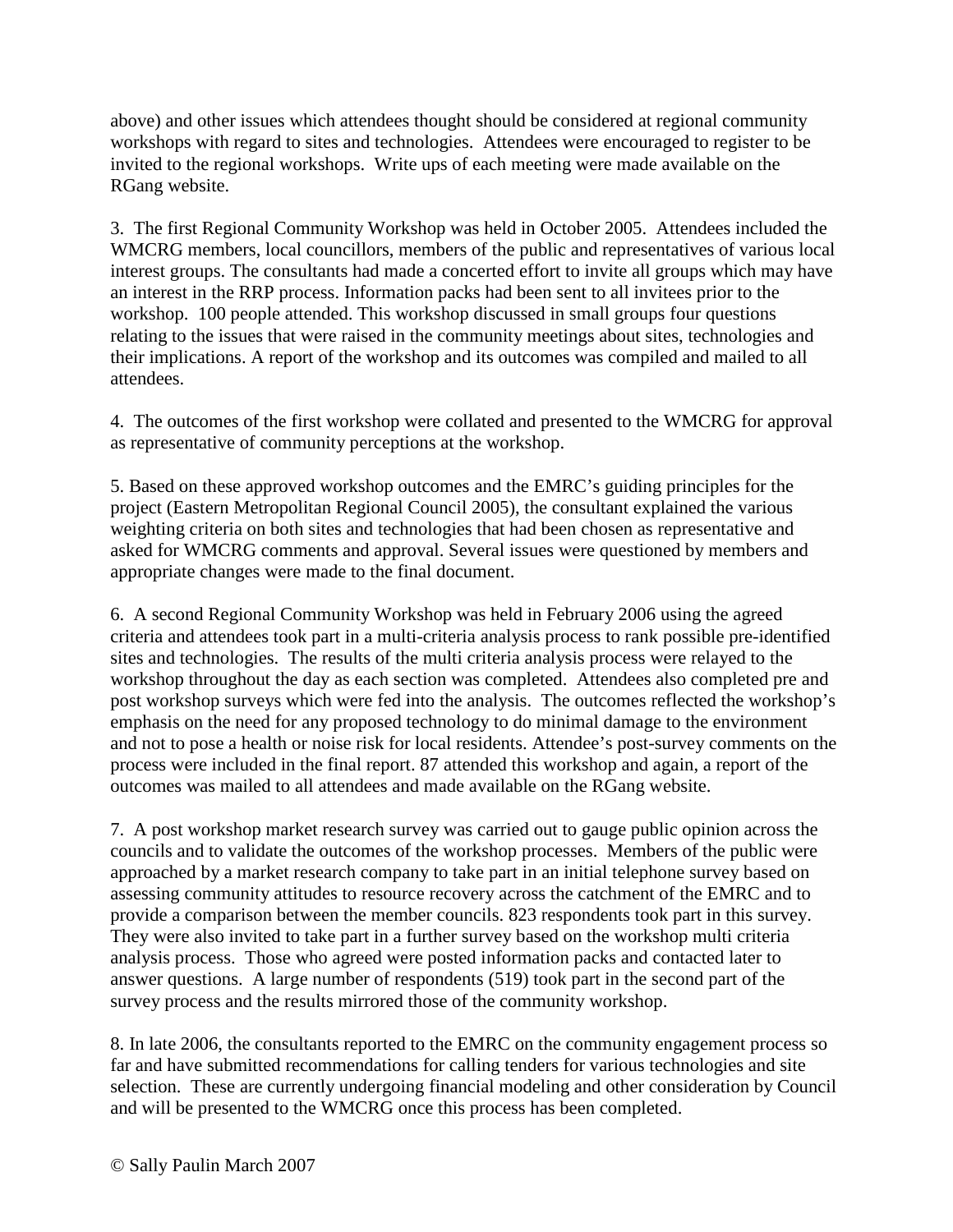9. When sites and technologies have been decided on, a community partnership agreement will be drawn up with community input with regard to how the facility should operate to maintain local health and environmental values.

#### **Evaluation of the process based on community feedback**

In November 200[6](#page-10-0), WMCRG members $<sup>6</sup>$  were invited to respond to a survey about their</sup> experience and perceptions of the WMCRG and its role in the RRP, including the wider community engagement process. There was a 50% response rate and most considered the WMCRG process had been very valuable as a sounding board before each stage of the project and provided both Council and the consultants with an indicator of likely community perceptions towards resource recovery. However, it was stressed that the WMCRG is not necessarily representative of the wider community but, rather, is more indicative of the 'concerned and informed community'.

Members reflected their concern for the environment, an interest in waste management or 'resource recovery' and their interest in ensuring transparent public involvement in the debate as reasons for becoming involved with the group and some saw it as an opportunity to use their professional knowledge for community benefit. This was a two way benefit as the members also derived pleasure from being part of the group. Most respondents said that they would remain involved with the WMCRG for the long term. The length of involvement was an issue for some but this has been addressed in the last year or so by not calling meetings just for meetings sake, but rather calling the group together when there are relevant issues and project reports to receive and give feedback to the council and the consultants.

There was some concern with regard to how much the EMRC valued the group's input and whether this was reflected through changed practices and regular feedback to the group but the majority viewed this positively. One respondent said:

Was not too sure at the beginning, but have realized that the Council has been very receptive to the outcomes of WMCRG activities and willing to have regard to WMCRG feedback in its decision making. This has demonstrated that the activities have had value and the process is worth continuing

### Another respondent said that

The biggest thing was trying to make the process transparent, not deliberating on things in secret and making secret decisions. We also made good decisions on peripheral things to be considered, things that had not been considered by the project managers or the EMRC as they were focusing on a big, technical picture.

There is a danger in trying to reinvent the wheel when contemplating projects such as the one undertaken by the EMRC and, to an extent, they have taken account of the experiences of other regional councils in this regard. However, some WMCRG members expressed frustration that it takes a long time for seemingly simple education projects to come to fruition, given the necessity

<span id="page-10-0"></span> $6$  For the purposes of avoiding any perception of bias in the survey results, the author, a member of the WMCRG, did not participate in the survey. Results were presented to the WMCRG meeting in February 2007.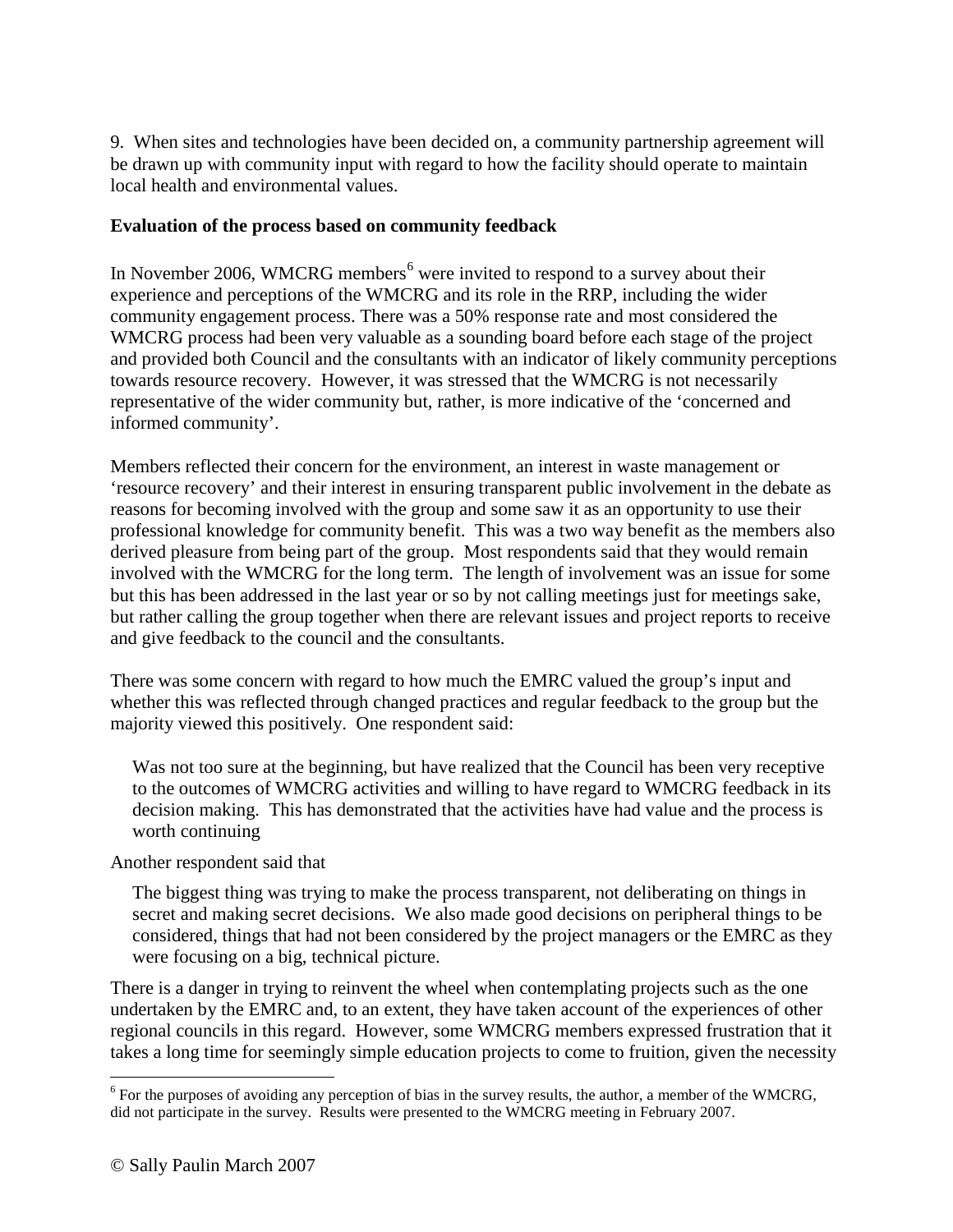to work with six different councils and their various officers and the difficulty engendered in 'getting all the councils on the same page'. This is particularly true with regard to member councils advertising their individual recycling messages, as opposed to adopting a blanket strategy and template such as the EMRC's RGang.

Some members of the WMCRG had expressed a willingness to act as messengers to spread the resource recovery message to the wider community by talking to community groups and schools. This is probably easily achievable and could be organised with minimal training and appropriate resource material. However, in this regard, some also made a case for financially supporting and encouraging existing local sustainability groups to spread the resource recovery message through their environmental and waste management programmes as opposed to Council creating new groups. There may be room to do both effectively.

The overall feeling of the WMCRG respondents was that the community meetings and regional workshops had been reasonably well designed and, despite the issue of 'preaching to the converted', the number of attendees and their willingness to take part in the workshop activities was impressive. In particular, the provision of detailed background information to all participants before the second workshop was valuable as it had given people time to familiarise themselves with the issues to be discussed.

The process undertaken managed to get input from a fair proportion of the EMRC community. The process has been transparent and fair – multi criteria analysis is a very good way to get as many options on the table as possible and then to determine their value against community opinion. What has also been important is that no one was rushed to get information together. The process is allowing for growth and input from many sectors, each trying to ensure that the latest information can befed into the process (WMCRG respondent).

Relevant EMRC and member council officers and consultant representatives were invited to respond to a similar survey with regard to their perceptions about the value of the WMCRG. The response rate was too small to be generalisable but those that replied seem to echo the public utterings of the EMRC about the value of the community in the discussion. When asked if they would choose to use the community reference group model in other projects in the future, all respondents said yes. One commented that "the days of not listening to your community have long passed" and another said that:

The WMCRG allows the community to be represented in a project in a flexible proactive way. Many decisions would otherwise be taken with little or no community input as holding meetings/workshops requires significant effort and lead in time, therefore they are unpractical for ingoing project decisions.

They all reiterated their appreciation for the input of the WMCRG with regard to the various technical and community aspects of the project and for their large time commitment.

Participants at the regional workshops were invited to complete feedback forms at the end of the workshop. The comments on these forms were anonymous, collated by the consultant and published at the end of the regional workshops' reports (Cardno BSD/Meinhardt Joint Venture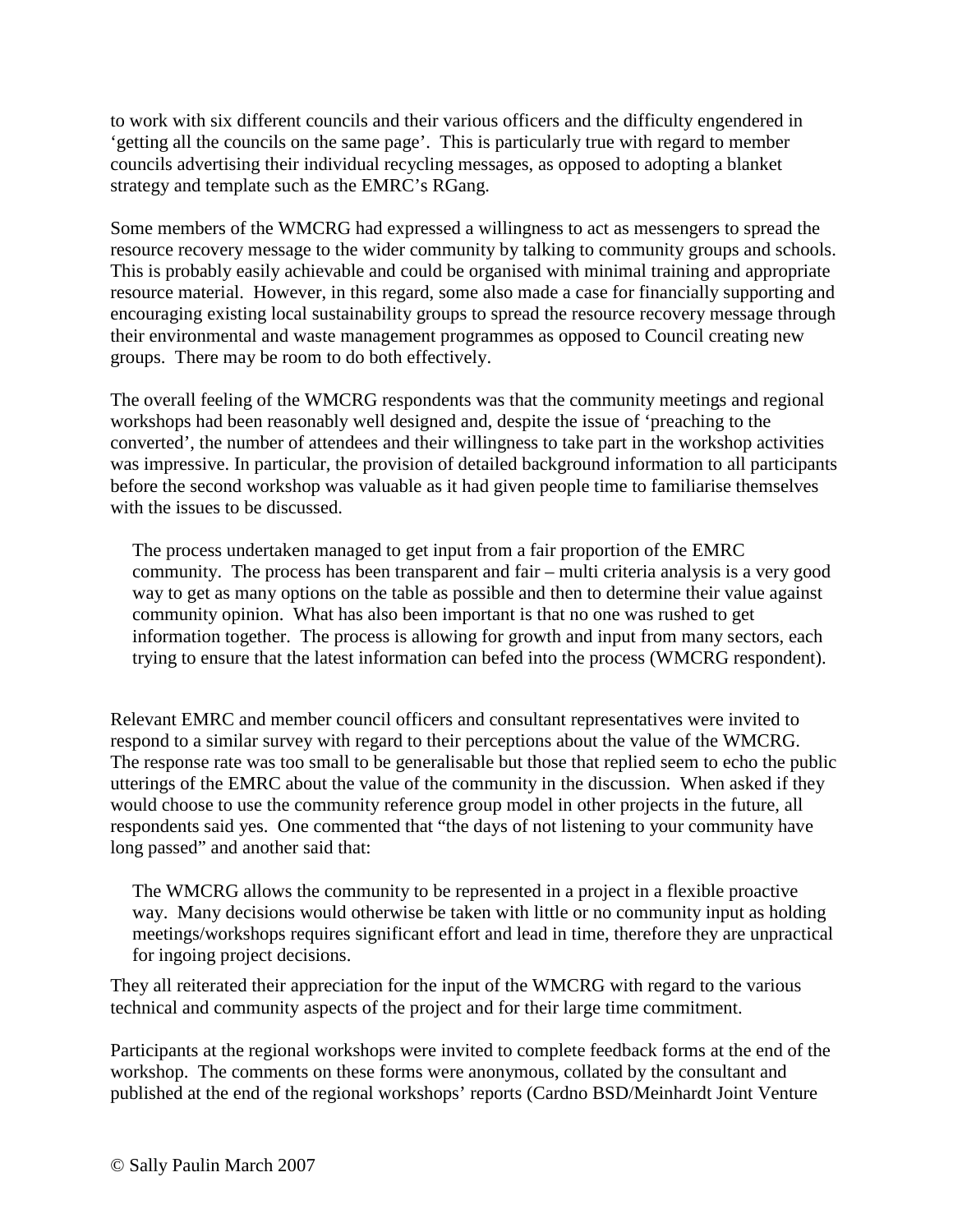$2006$ <sup>[7](#page-12-0)</sup>. Participants were overwhelmingly interested in the environmental effects of any future waste technology and there was some scepticism with regard to how the EMRC would value community input. The physical organisation of the second workshop closely reflected feedback regarding location, food choices and provision of detailed information to participants prior to the workshop. Feedback from the second workshop reflected participant's interest in remaining involved with the engagement process and the hope that the community's views would be respected in any future decision making. There was still an element of scepticism and distrust in the comments but overall people expressed satisfaction with the process of the workshop and its outcomes.

### **Conclusion**

It is evident from the case study above that, having noted the problems that neglecting to consult the community with regard to resource recovery has raised for other regional councils and local governments, the EMRC was keen to ensure wide community involvement in the decision making process for its own Resource Recovery Project. They have achieved this, with the advice of their community engagement consultants, through first identifying the risks associated with the project and recognizing the importance of engaging with the community and according them a valued position in the process at an early stage. The establishment of the WMCRG and the level of training and importance accorded to this group by EMRC officers and councillors and the extensive wider community consultation process has been a successful innovation that has provided a model for other regional councils considering resource recovery. The RRP is an ongoing process with harder decisions remaining to be taken regarding the final choice of site and technologies, but it is to be hoped that the EMRC will continue its community engagement process as it has started and that the community will take every opportunity to remain involved.

- Cardno BSD/Meinhardt Joint Venture (2006). Eastern Metropolitan Regional CouncilResource Recovery Facility: Task 3 - Second Regional Workshop Results Report. Perth, Western Australia.
- Davison, A., I. Barns, et al. (1997). "Problematic Publics: A Critical Review of Surveys of Public Attitudes to Biotechnology." Science, Technology and Human Values **Vol 22**(No 3): 317-348.
- Eastern Metropolitan Regional Council (2002). EMRC Waste Management Community Reference Group: Resource Recovery Background Report, Part A Review of Studies Undertaken.
- Eastern Metropolitan Regional Council (2005). Resource Recovery Project Information Pack: Help Us Fight Waste! Sign up to the Challenge., EMRC**:** 1-28.
- Government of Western Australia (2003). Hope for the future: The Western Australian State Sustainability Strategy. D. o. P. a. Cabinet, Perth.
- Lahiri-Dutt, K. (2004). "'I plan, you participate': A southern view of community participation in urban Australia." Community Development Journal **Vol 39**(No 1): pp 13-27.
- Lowndes, V., L. Pratchett, et al. (2001). "Trends in Public Participation." Public Administration **Vol 79**(No 2): 445-455.

<span id="page-12-0"></span> $<sup>7</sup>$  All reports of workshops and community meetings are available on the EMRC website  $\frac{www.emrc.org.au}{www.emrc.org.au}$  and</sup> www.rgang.org.au